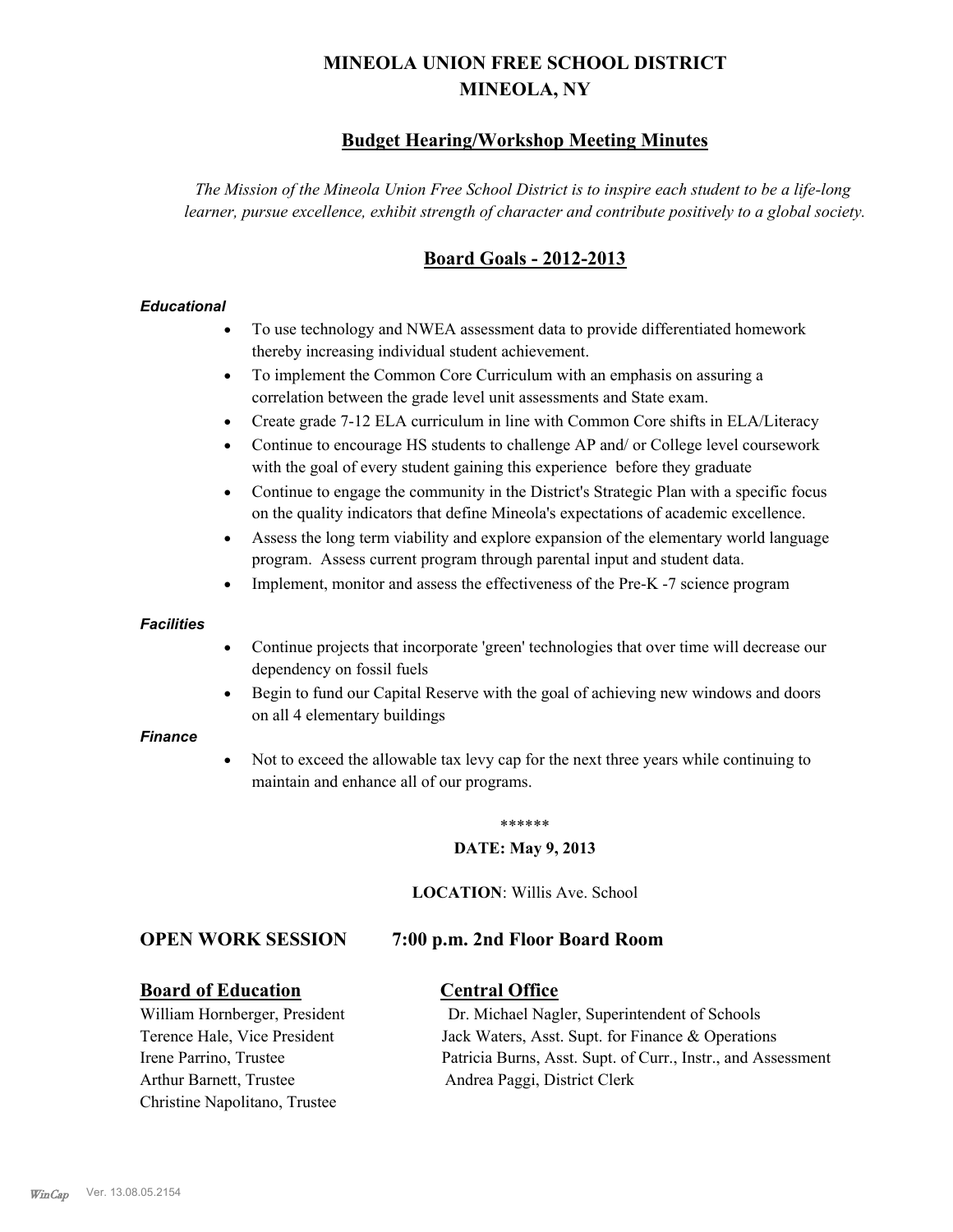**A. Call to Order - 7:10pm B. Pledge of Allegiance C. Reading of Mission-** Dr. Nagler **D. Moment of Silent Meditation E. Dais & Visitor Introductions -** Absent- Terence Hale and Irene Parrino Ms. Burns is currently in a Report Card Committee Meeting

## **F. High School Student Organization Report**

Tonight's SO report was given by SangMin Bak and Britney Vera. It was reported that the seniors had to make their final college decisions on May 1st. The last day of school for seniors is 5/31 and the Award Breakfast will take place on 6/5. The Senior Prom is on June 6th. It was reported that juniors raised \$4000 at their Prom Fashion Show. The Boys Varsity Lacrosse team and the Girls Varsity Softball team made the playoffs. The 8th and 9th grade production of "Grease" is next week. The last round of senior projects is being done. Finally, it was reported that new SO officers have been elected.

The Superintendent thanked Sang Min and Britney for their report. He then stated that there was another presentation tonight. Next week, the 8th and 9th graders' production of "Grease" will be at the High School on Friday, 6/17 at 7:30pm and Saturday, 6/18 at 2:00 and 7:30pm. The Superintendent introduced Mr. DeLuca. He stated that this is the third production this year and the cast is made up of 40 students. Mr. DeLuca stated that tonight there will be a special performance by the lead actress, Britney Hernandez, who is a new student to our district. She plays Sandy and performed "Hopelessly Devoted to You" for the Board. The Superintendent and the Board thanked Mr. DeLuca and Britney for the performance.

# **G. BOE Reports**

#### **a. Comments from Board Trustees**

Mr. Barnett extended his congratulations to Britney Vera and Sang Min who were honored at the Thespian Recognitions. He also stated that the 7th graders are on the trip to Washington DC.

Ms. Napolitano stated that she did not have anything to report but she is looking forward to the upcoming senior events.

#### **b. Comments from Board President**

Mr. Hornberger met with the District Council and worked closely with them on the budget. All units have voted to support the budget for the upcoming school year. On 5/2, there was a special meeting to review policies and they went through 4 categories of policies. Mr. Hornberger stated that he attended "Meet the Candidate Night" and looks forward to the upcoming election.

#### **c. Comments from Superintendent**

The Superintendent reported that May is concert month and he is looking forward to attending all of them. He reported that he is currently working on the "Bring your own Device" letter for 7th grade parents. Senator Martins stated that he is securing more money for the District for the upcoming school year. The Dual Language program is set for K-2 and he is currently working on trying to offer Spanish to the 3rd grade. The Superintendent reported that currently the K/Pre-K enrollment is slow (K- 180 students and Pre-K- 66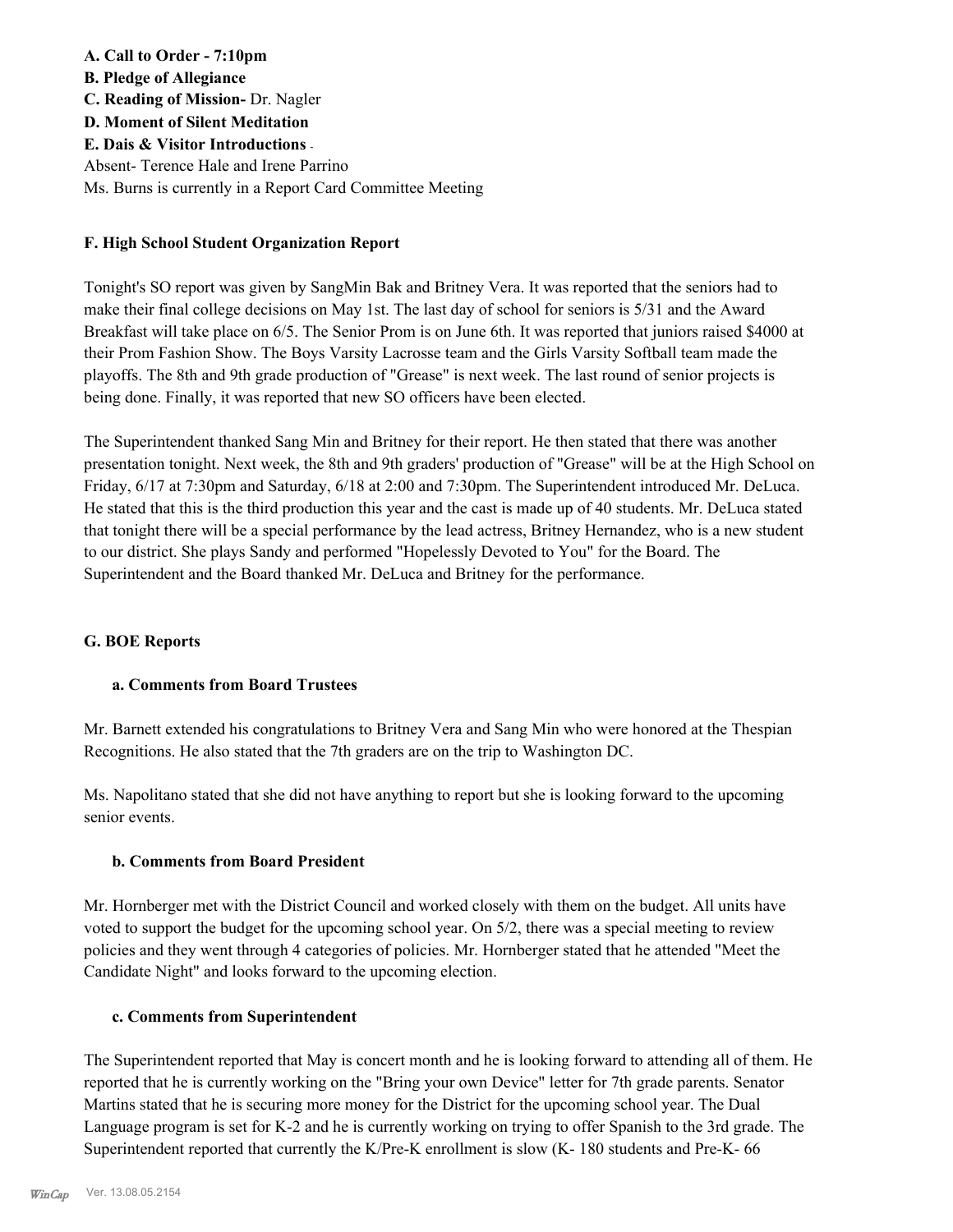students in each building) and these numbers are lower than usual for this time. The Superintendent wished all of the moms a "Happy Mother's Day". Finally, he stated that the progress on the Meadow Drive project is a little behind schedule. The final completion date was set for 6/10. Dr. Nagler reported that a letter was sent to the contractor expressing the disappointment with the delay. He added that there are a lot of interior things that need to be completed.

### **H. Old Business**

Mr. Hornberger asked if there was any old business. Mr. Barnett inquired about the Jackson Avenue landscaping and the Superintendent stated that he had met with the fence company and all work will be done after sports are done. He added that our staff will do the landscaping. There was no additional old business.

### **I. New Business**

There was no new business this evening.

# **J. Consensus Agenda**

**RESOLUTION # 55-BE IT RESOLVED** that the Board of Education approves the consensus agenda items J.1.a.1. through J.2.b.1., as presented.

| <b>Motion:</b> | <b>Arthur Barnett</b> |
|----------------|-----------------------|
| Second:        | Christine Napolitano  |

Discussion: There was no discussion.

| Yes: | Christine Napolitano  | No: | None |
|------|-----------------------|-----|------|
|      | <b>Arthur Barnett</b> |     |      |
|      | William Hornberger    |     |      |

**Passed:** Yes

#### 1. **Instruction**

- a. Leave(s) of Absence/Child Rearing
- That the Board of Education grants a request to Maureen Connolly, for an unpaid Leave of Absence, for child-rearing purposes, effective September 1, 2013 to June 30, 2014. 1.
- Appointment(S) Sub Teacher per diem The Board of Education accepts the following individual(s) as Per Diem Substitute Teacher(s) for the current school year, at a daily rate of \$100.00 per day; and retirees at a daily rate of \$125.00 per day.: b.

| EMPLOYEE NAME      | <b>EMPLOYEE CERTIFICATION</b>                        |
|--------------------|------------------------------------------------------|
| Stephanie Vafiadis | Biology 7-12(pending), SWD Generalist 7-12(pending), |
|                    | SWD-Biology Ext(pending)                             |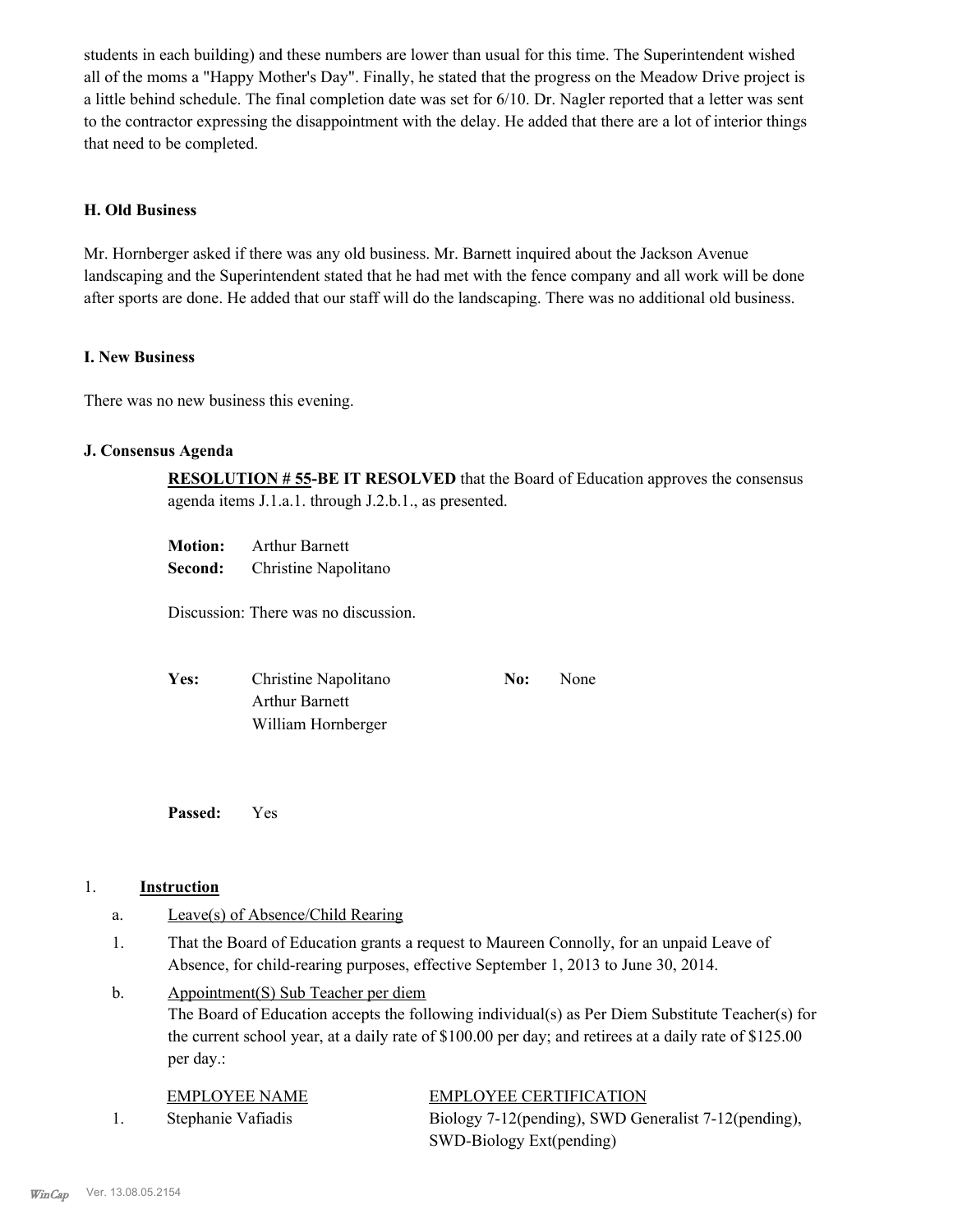- c. Appointments 45 Day Subs
- The Board of Education approves the appointment of Arielle Sandler, to the position of 45 Day Substitute Teacher for Iyla Wilson starting approximately May 15, 2013 to on or before June 30, 2013; salary: Days 1-20, \$100.00, Days 21-39 \$110.00, Days 40-45 \$120, Day 46 contract salary: BA, Step 1, \$58,123 pro rated. 1.
- The Board of Education approves the appointment of Lisa-Marie Gaito, to the position of 45 Day Substitute Teacher for Melissa Koenig starting approximately June 1, 2013 to on or before June 30, 2013; salary: Days 1-20, \$100.00, Days 21-39 \$110.00, Days 40-45 \$120, Day 46 contract salary: BA, Step 1, \$58,123 pro rated. 2.
- The Board of Education approves the appointment of Carly Loewenthal, to the position of 45 Day Substitute Teacher for Maryellen Nichols at Meadow Drive, effective February 26, 2013 to on or before June 30, 2013; salary: Days 1-20, \$100.00, Days 21-39 \$110.00, Days 40-45 \$120, Day 46 MA, Step 1, \$67,604 pro rated. 3.
- d. Appointment(S) Perm Sub
- The Board of Education approves the appointment of Stephanie Vafiadis, to the position of Permanent Substitute Teacher, at Mineola High School, effective May 10, 2013 to May 31, 2013. Salary: \$100 per day. 1.

#### Appointment(s) Club/Stipends e.

That the Board of Education approves the following Club/stipend recommendatios for 2012-2013 year:

| <b>POSITION</b>    | EMPLOYEE NAME | <b>STIPEND</b> |
|--------------------|---------------|----------------|
| Winter Guard Coach | Amanda Alves  | \$975          |

# 2. **Civil Service**

# a. Leave(s) of Absence

- That the Board of Education approve a paid Medical Leave of Absence for Francisco Espinal, Custodian at Hampton Street School, effective May 9, 2013, for 15 to 30 days and until doctor clears him to return to his duties. 1.
- That the Board of Education approve a paid Medical Leave of Absence to Alisa Egan, 12 month Bus Driver for Transportation, effective April 16, 2013. Mrs. Egan will be out for approximately 18 days and return at her doctor's discretion. 2.
- That the Board of Education approve a paid Medical Leave of Absence, due to family illness, to Daniel Makarick, Bus Driver in Transportation, effective April 2, 2013 through April 30, 2013. 3.
- b. Resignation(s)
- That the Board of Education accept, with regret, the resignation for the purpose of retirement, Maryann Ricci, part time Typist Clerk at the High School, effective June 30, 2013. 1.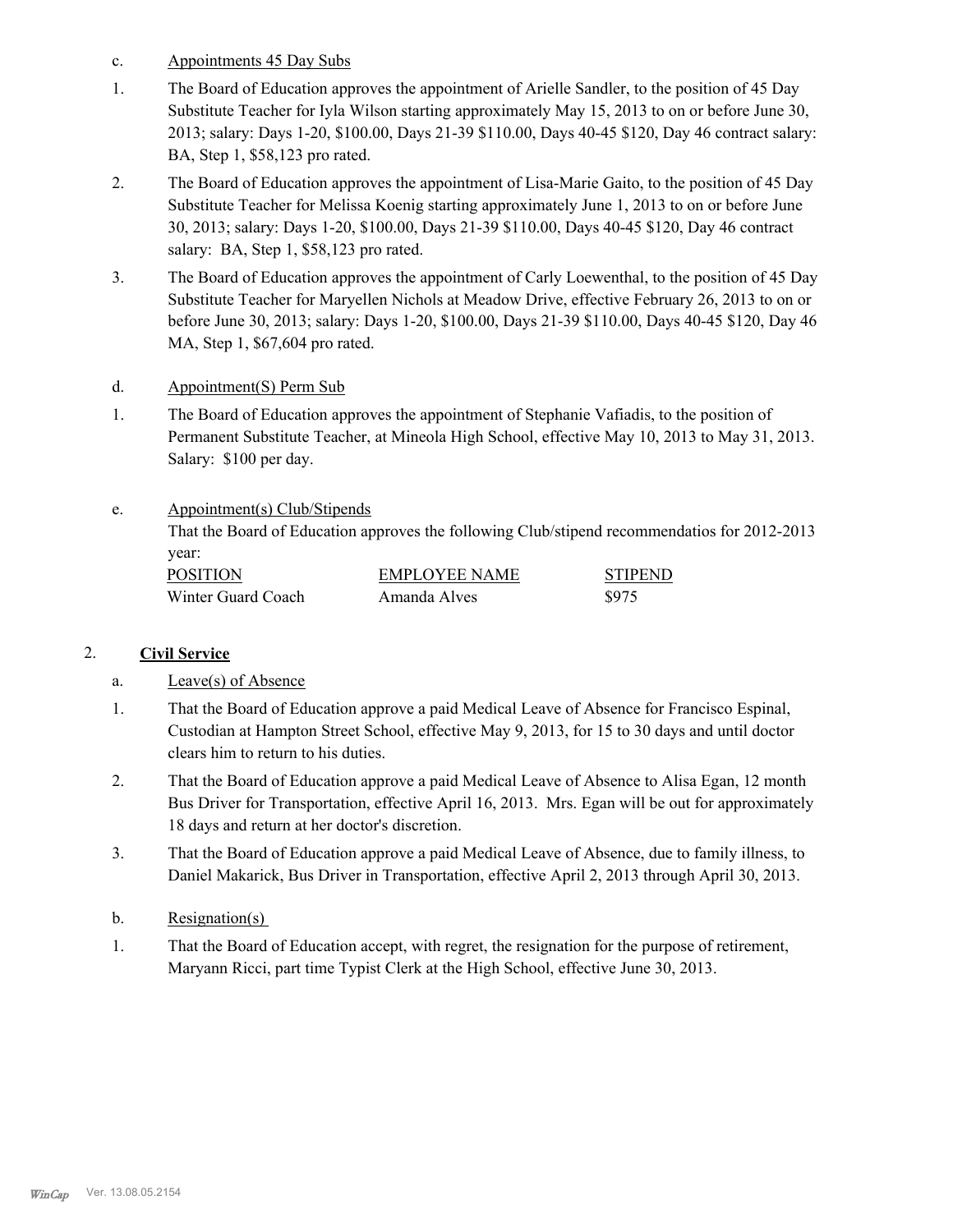# **K. Superintendent's Report**

Superintendent of Schools' Reports for 5/9/13 Presentations:

# 1.**Formal Budget Hearing**

The Superintendent reported that tonight is the Formal Budget Hearing and the 2013- 2014 Budget can be found in each of the buildings and on-line.

Dr. Nagler stated that the proposed levy is 2.18% which was achieved with the use of \$250,000 of fund balance that was the result of the teachers contract being settled. The Superintendent stated that the following are included in the Budget-**Education:** maintains all current educational and co-curricular programs and continues to expand the technology program. **Curriculum Enhancements:** 1 additional section of 5 day 1/2 day Pre-K; the contract with CW Post is being finalized and once finalized parents will be notified; the current math program will be fully aligned with the Common Core Standards. **Operational:** new 5 year Bus Replacement plan; new Diesel pumping station; security upgrades-"man traps" at all buildings; staffing reduction of 20 FTE aides; and maintain 4% fund balance. **Equipment:** There is \$217,000 allocated for new equipment in next year's budget.

The Superintendent asked if there were any questions/comments from the Board and there were none. Mr. Hornberger opened the floor for **Public Comments** regarding the budget and there were no comments.

### Superintendent Comments

The Superintendent had no additional comments, but stated that he was in need of an executive session.

# **L. Executive Session Time: 7:40 p.m.**

At 7:40pm, a motion was made for the Board of Education to go into Executive Session to discuss negotiations.

| <b>Motion:</b> | <b>Arthur Barnett</b><br><b>Second:</b> Christine Napolitano        |     |      |
|----------------|---------------------------------------------------------------------|-----|------|
| Yes:           | Christine Napolitano<br><b>Arthur Barnett</b><br>William Hornberger | No: | None |

**Passed:** Yes